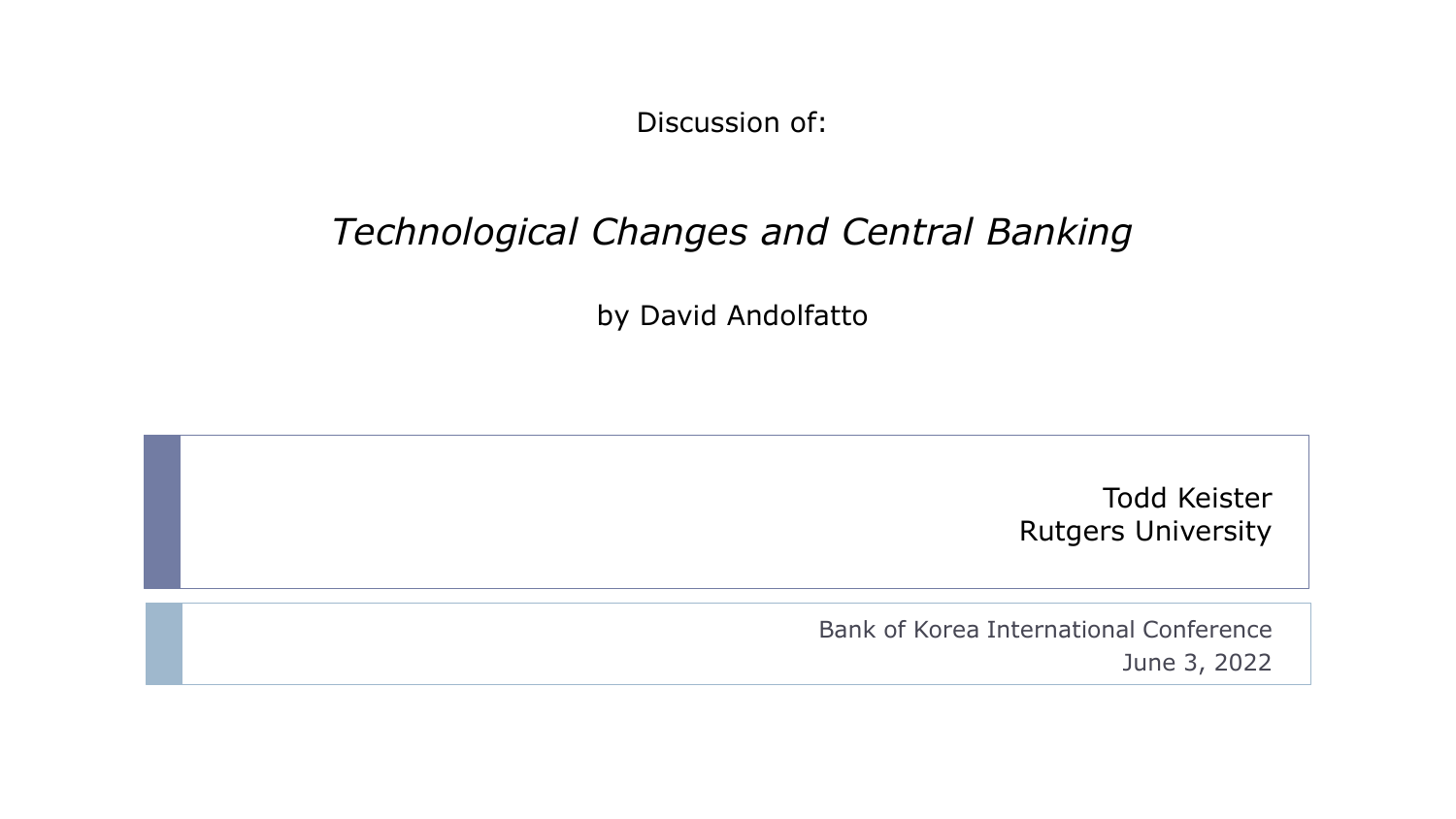1

- Broad topic: financial stability risks associated with crypto/digital assets
	- a substantial concern in jurisdictions around the world
- Terra/Luna collapse in May highlights risks associated with financial innovation
- The surprise (to me) was not that it collapsed
	- design seems clearly susceptible to a self-fulfilling "run"
	- Weber (2019) "Skepticism About Algorithm-Based Stablecoins"
- $\triangleright$  Rather, the surprise was how large it had become
	- market capitalization of over \$18b
- What if the collapse had come a year from now? Or two years?
	- how integrated might TerraUSD have become with traditional markets/institutions?

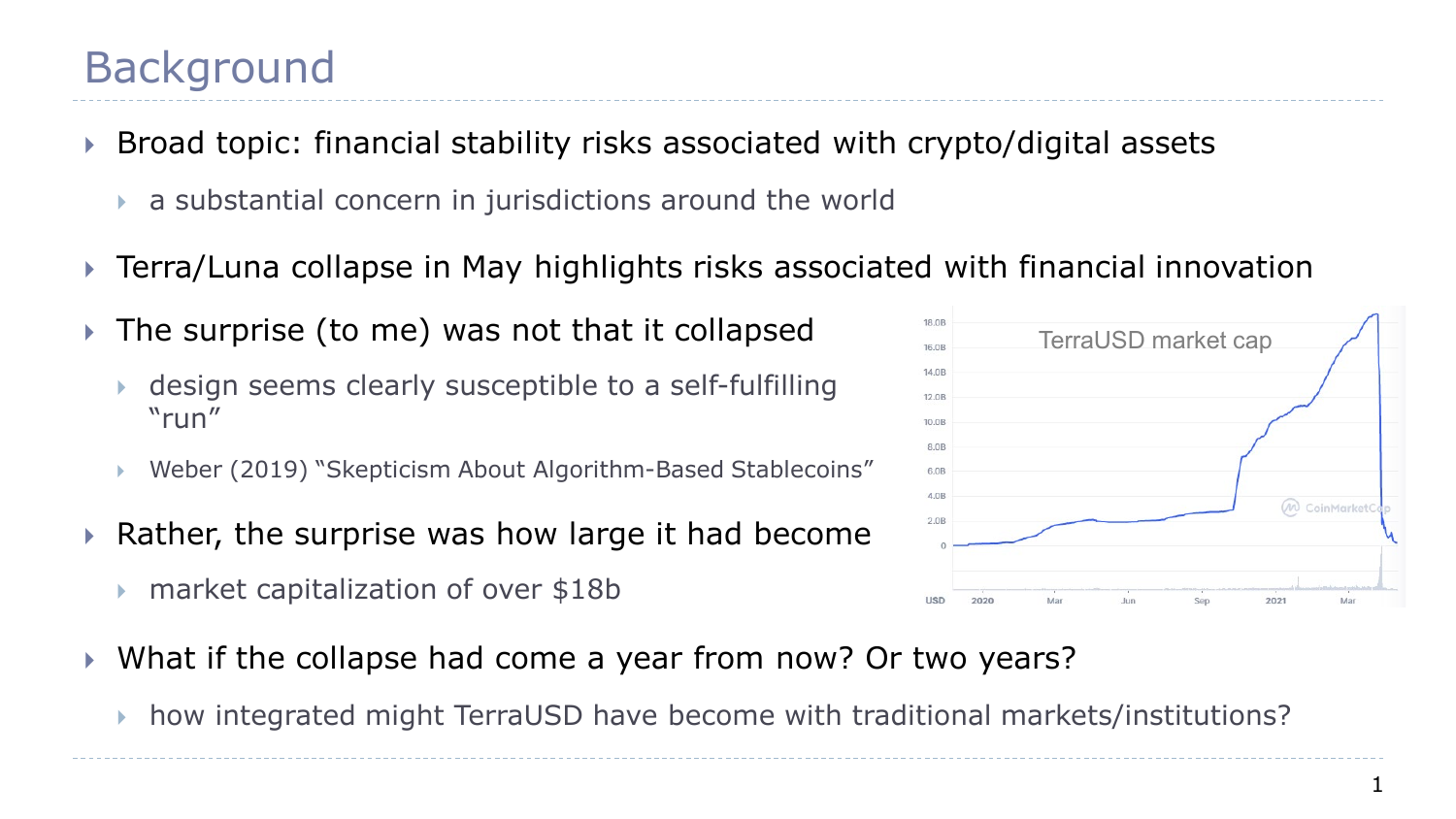- Encourages us to look ahead at risks that may emerge in the future …
- ▶ ... and to think about what can be done now to mitigate those risks
	- an extremely important message for central bankers and other regulators
	- a difficult task, but the paper points in some promising directions
- Raises a particular concern:
	- combination of technology and governance of crypto arrangements …
	- … may undermine traditional approaches to regulation/supervision of financial entities
		- ▶ technology: difficult to limit people's access (to Bitcoin, etc.)
		- governance: focuses on Decentralized Autonomous Organizations (DAOs)
			- there is no institution (in the traditional sense) to regulate or take action against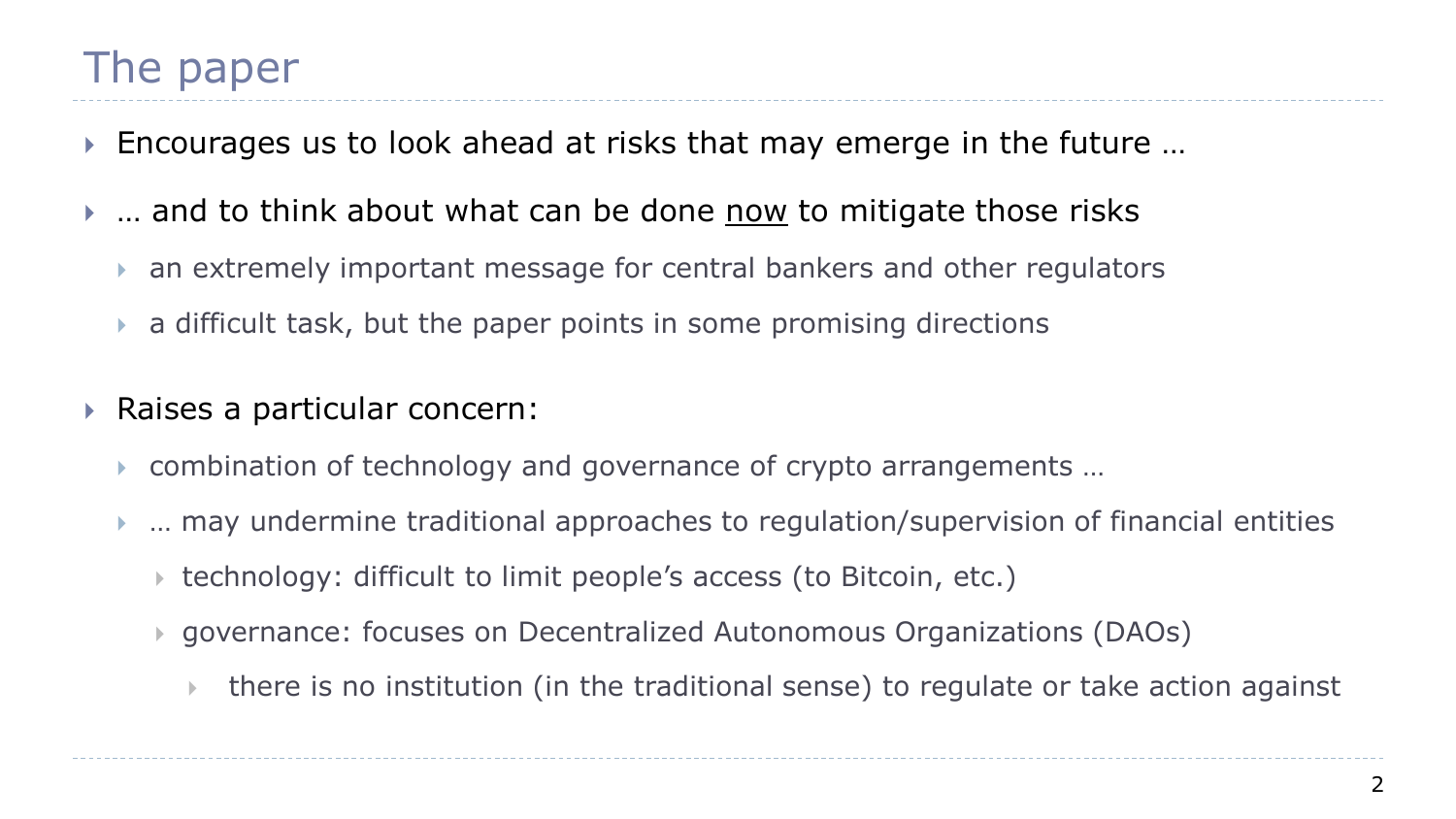- While the risks currently posed by DAOs to financial stability and the real economy seem small …
- … the sector is growing rapidly; risks could develop quickly
- Paper discusses ways in which these risks could become systemic
	- example: a stablecoin may be attractive as a common means of payment in global supply chains
	- a collapse or disruption would then have real economic consequences
- Q: What should central banks do?
	- one option: offer a competing product (CBDC)
		- to be effective, a CBDC would need to be easily used cross-border (supply chains)
		- requires international cooperation; perhaps involvement of the BIS, IMF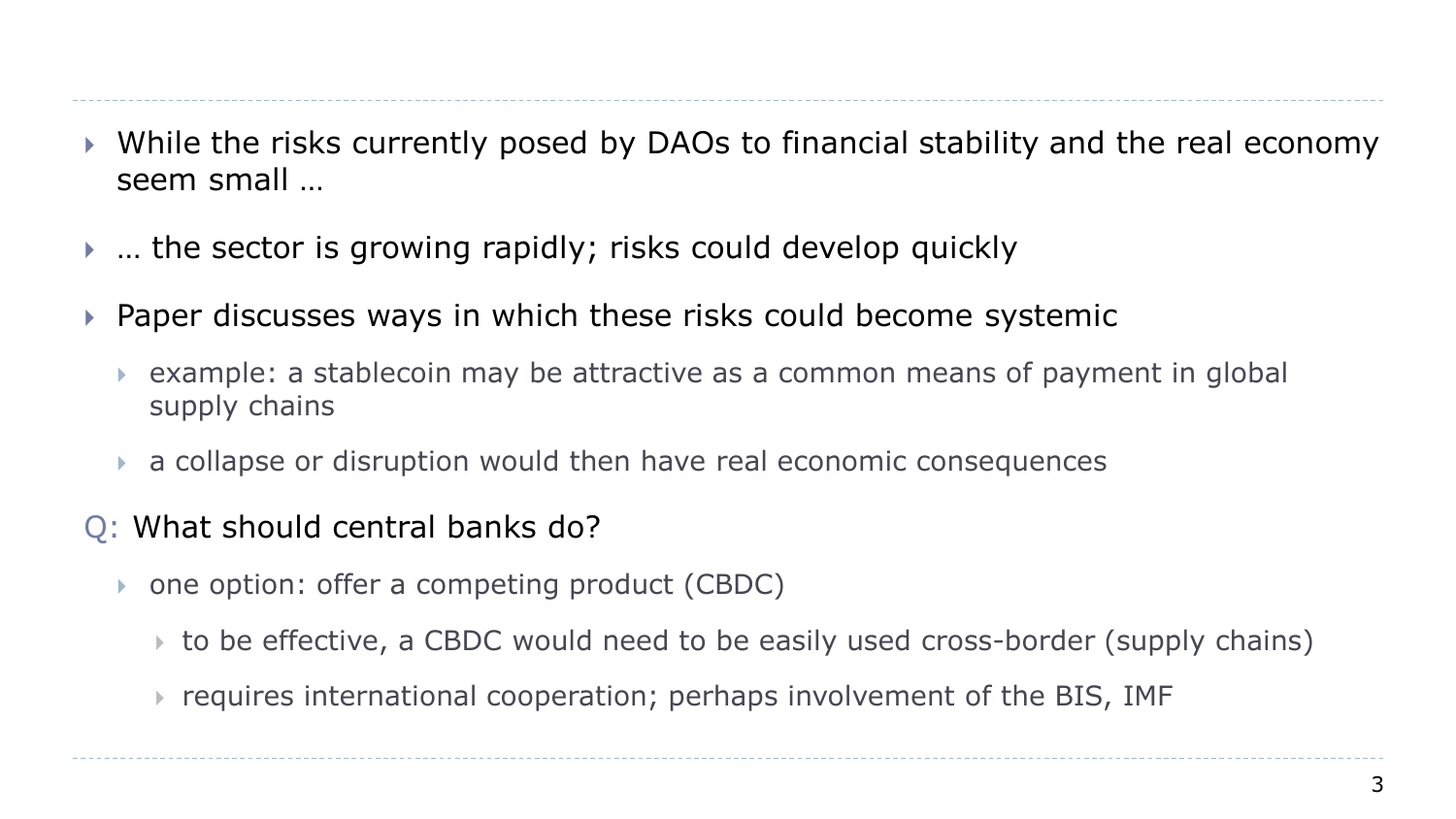- Provides an interesting and thought-provoking discussion of an important issue
	- highlights the importance for policymakers to act quickly
	- a use case for CBDC: crowd out undesirable, risky forms of private money
- My comments will focus on:
	- 1. DeFi data
	- 2. Regulation difficulties
	- 3. CBDC vs. private money
	- 4. Lock-in effects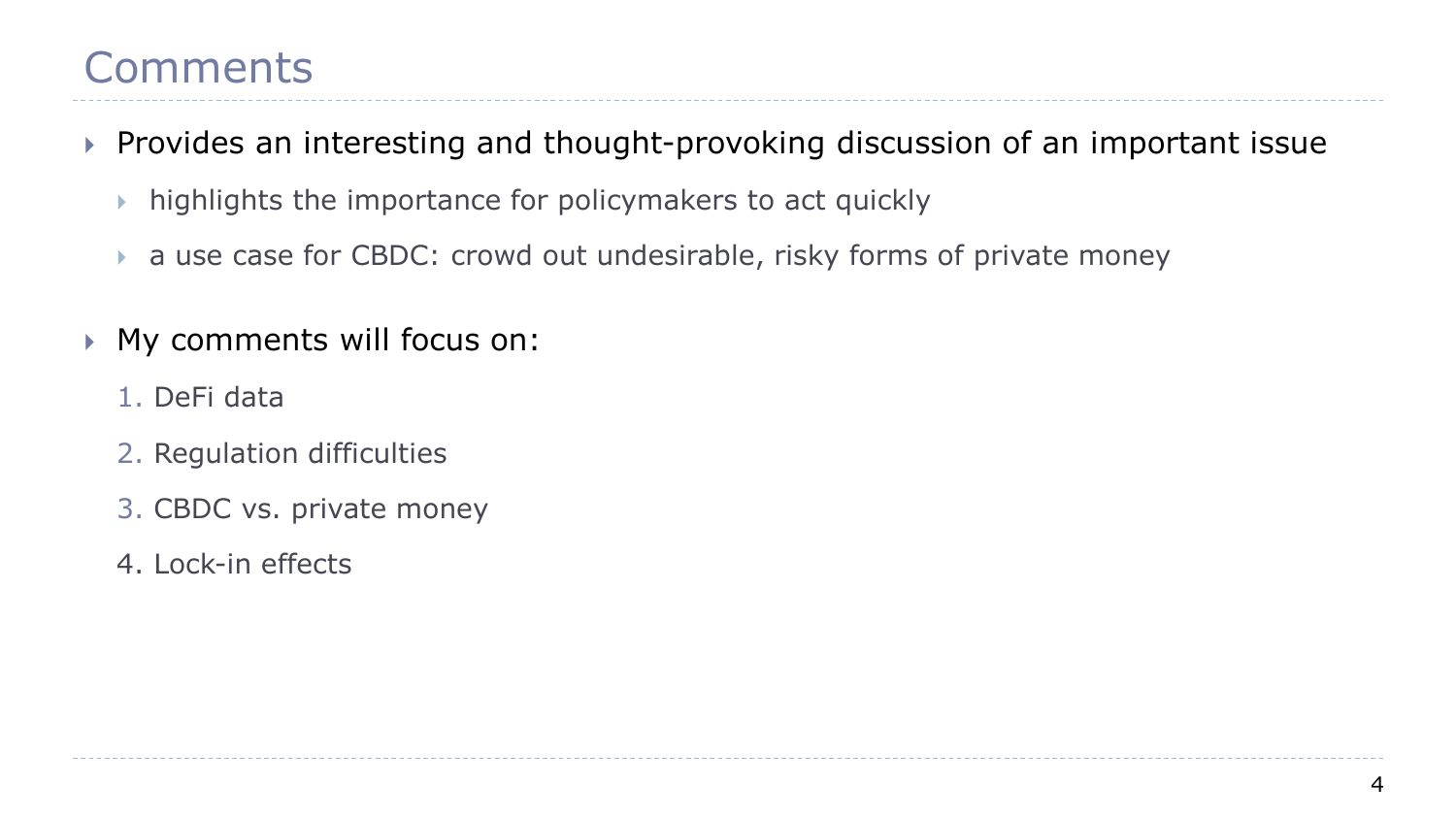- Paper focuses on unique challenges raised by **De**centralized **Fi**nance, DAOs
- ▶ But there may also be a positive side:
	- decentralized entities operate through a public ledger
	- which in principle provides a lot of information to policymakers
- Monitoring activity is a crucial first step in financial stability policy
	- not an easy task; often underappreciated
	- example: policy makers had limited insight into size of repo markets in 2007
		- in contrast, size of TerraUSD was known in real time
- ▶ Data gaps exist, of course. Owners of digital wallets are not known, for example
- Q: How can we use the information in public ledgers to support financial stability?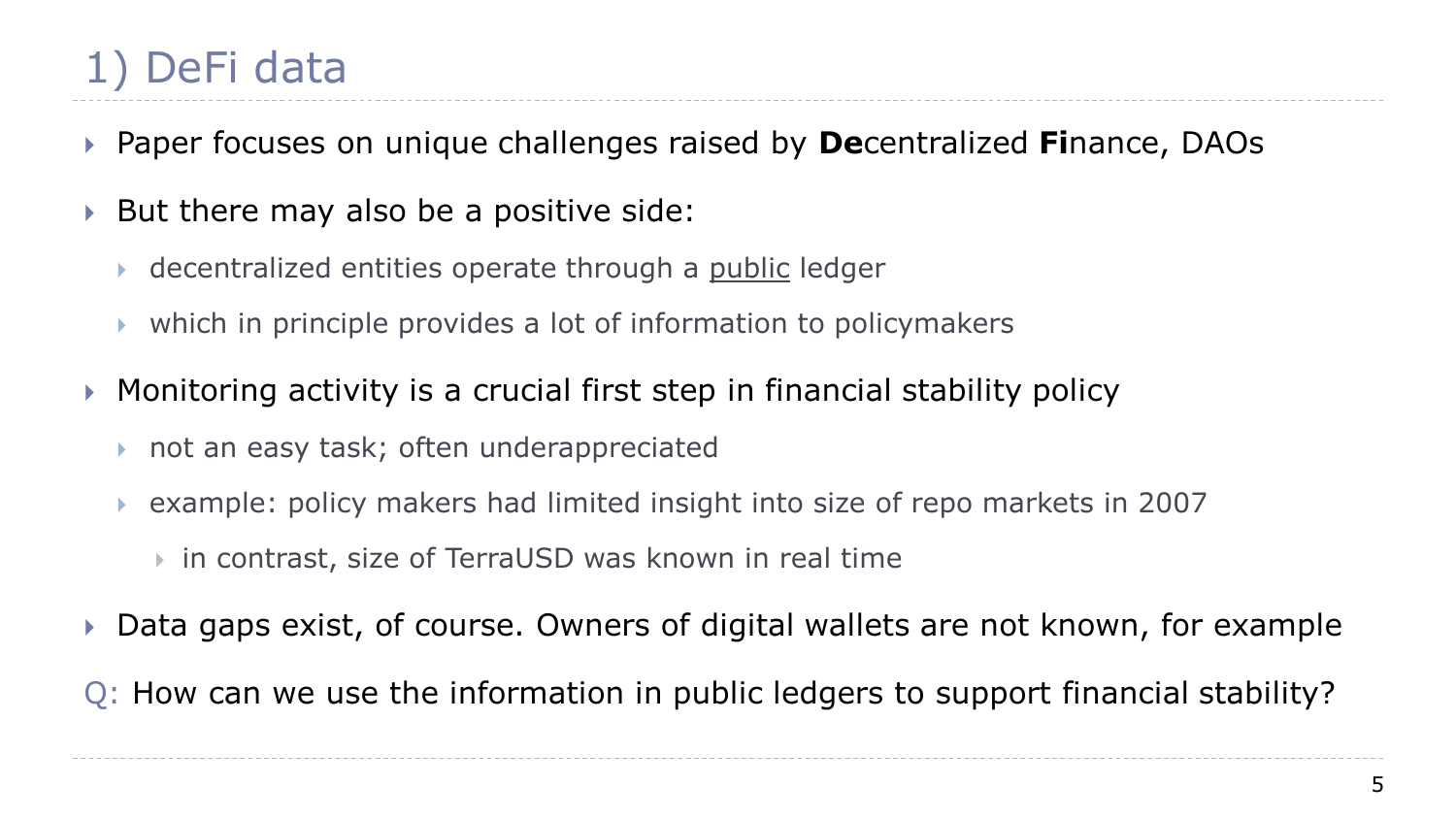## 2) Regulation difficulties

- Difficulty of effective regulation is not limited to DeFi, DAOs
	- centralized entities also create challenges
- a. Centralized entities can be outside the regulatory perimeter (example: Tether)
	- and may much less transparent, since not all activity is on a public ledger
		- example: what assets does Tether hold?
	- $\Rightarrow$  offshore, centralized crypto arrangements may be more challenging than pure DAOs
- b. Regulated entities present challenges as well
	- some crypto/digital entities are being established as regulated entities (USDCoin)
		- as a way to enable some activities, attract customers
	- paper says dealing with this case is, in principle, straightforward
		- which is true, but …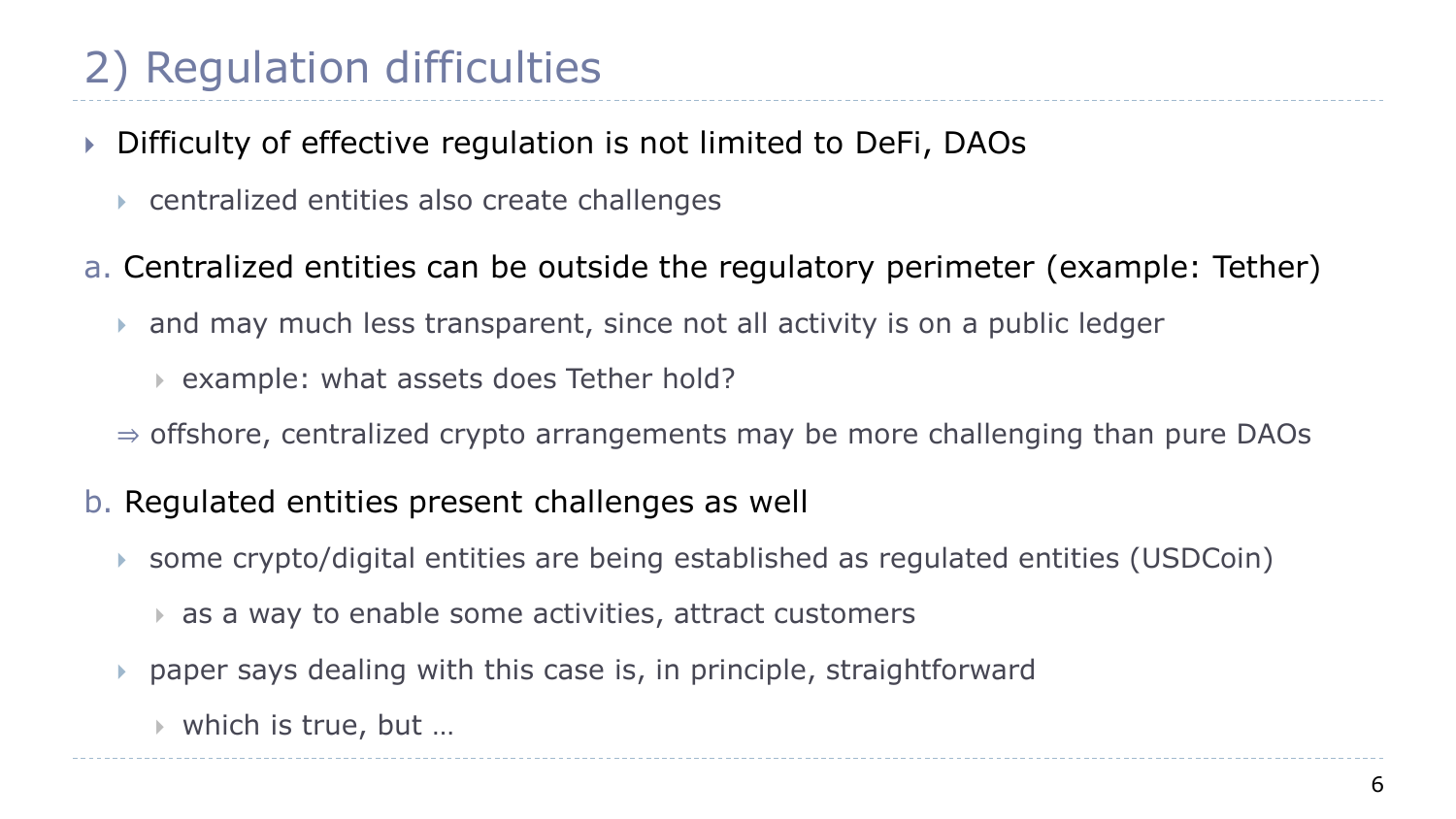- In practice, preventing regulated entities from creating systemic risk is not easy
- ▶ Example: Money Market Mutual Funds in the U.S.
	- were born in part as a form of regulatory arbitrage and in part as a useful innovation
	- fragility became apparent in 2008, following failure of the Reserve Primary Fund
		- $\triangleright$  run on institutional prime MMFs  $\rightarrow$  guarantees from the U.S. Treasury and liquidity facilities created by the Federal Reserve
	- post-crisis effort by policymakers to create reforms that would prevent future runs
		- pushback from the industry; resulting reforms were ineffective
			- required public support again in March 2020
- $\Rightarrow$  DAOs are interesting and may create novel challenges to regulation
	- but need to ensure we do not overlook risks from more "familiar" sources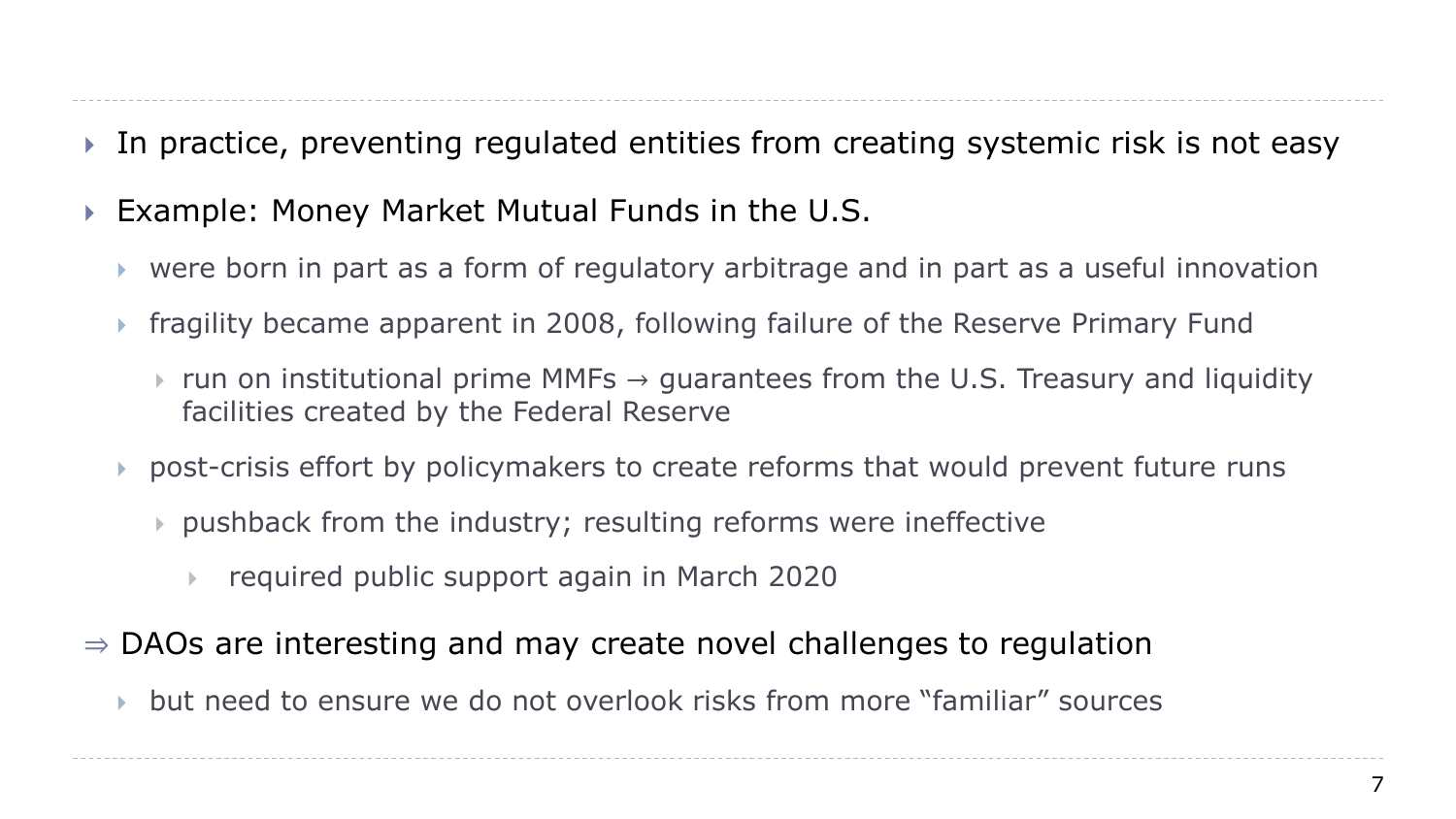## 3) CBDC vs. private money

- ▶ CBDC can provide a public alternative to risky private forms of money
- ▶ But ... the private market could also provide a very safe form of digital money
	- a stablecoin backed 100% by cash reserves and Treasury bills
- Q: Why is that not enough? Do we really need a public alternative?
	- if there is demand, the private solution should be profitable to offer
- ▶ Also, thinking about MMFs is again instructive.
	- MMFs holding only government securities did not experience runs in 2008, 2020
	- but their availability did not prevent prime MMFs from becoming a systemic risk
- Q: Is the availability of a safe alternative (like CBDC) sufficient? Or is more needed?
	- if we cannot regulate (risky) private money, is there a case for *subsidizing* safe money?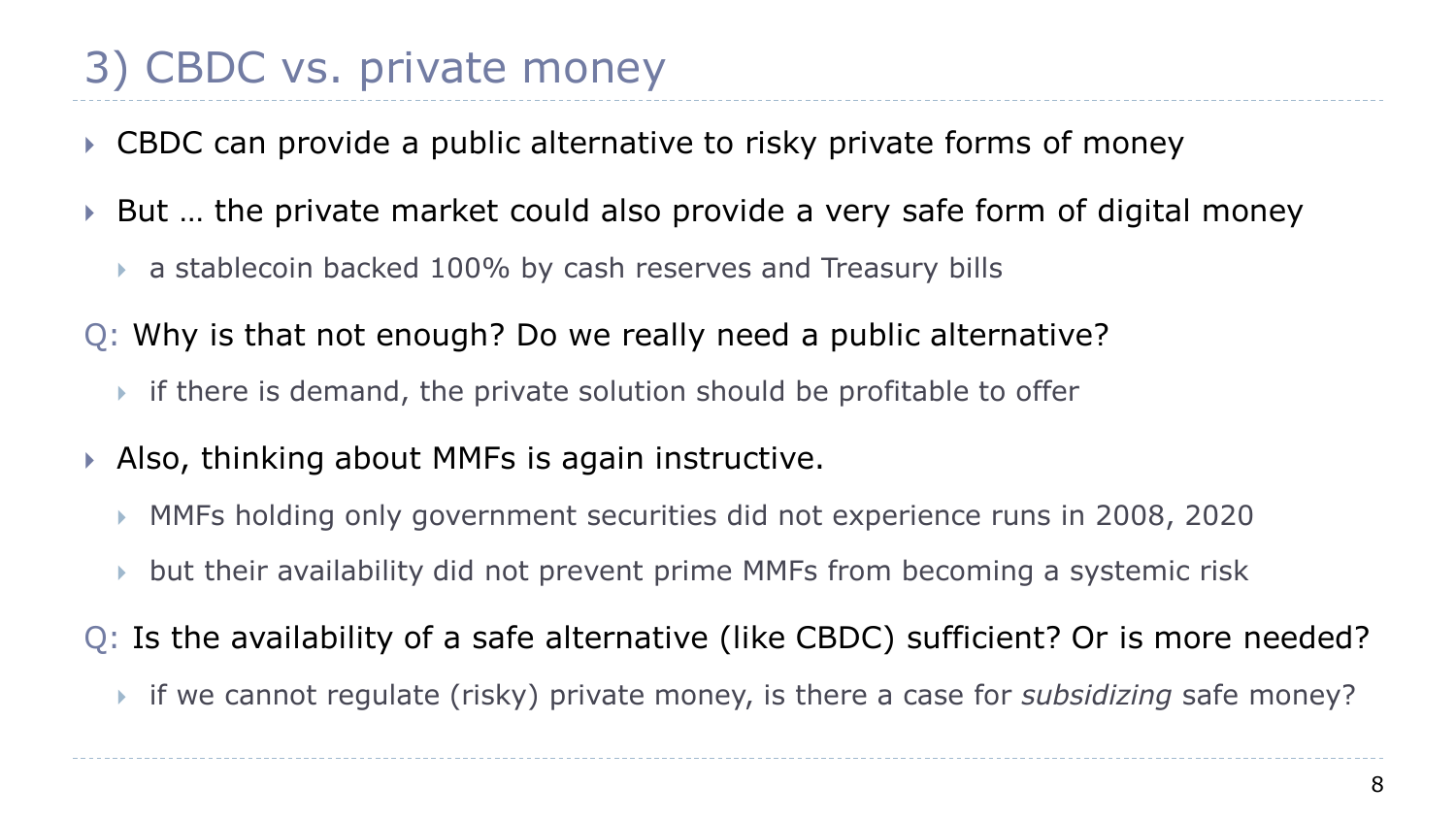- ▶ There are strategic complementarities in the choice of medium of exchange
	- I want to use type of money that others will readily accept
- ▶ Tends to generate multiple equilibria, lock-in effects
	- whatever people initially coordinate on becomes difficult to dislodge
	- examples: technology adoption (QWERTY keyboard, VHS vs. Betamax)
- $\triangleright$  Preventing coordination on undesirable arrangements requires that a better alternative be available *from the start* ( $\Rightarrow$  important to move quickly on CBDC)
- ▶ But also: sometimes it is desirable to *subsidize* a preferred technology
	- encourage adoption, which "pushes" toward the desired equilibrium
		- Ennis & Keister (2005, "Optimal fiscal policy under multiple equilibria")
	- again, should we consider subsidizing safe money (CBDC)?